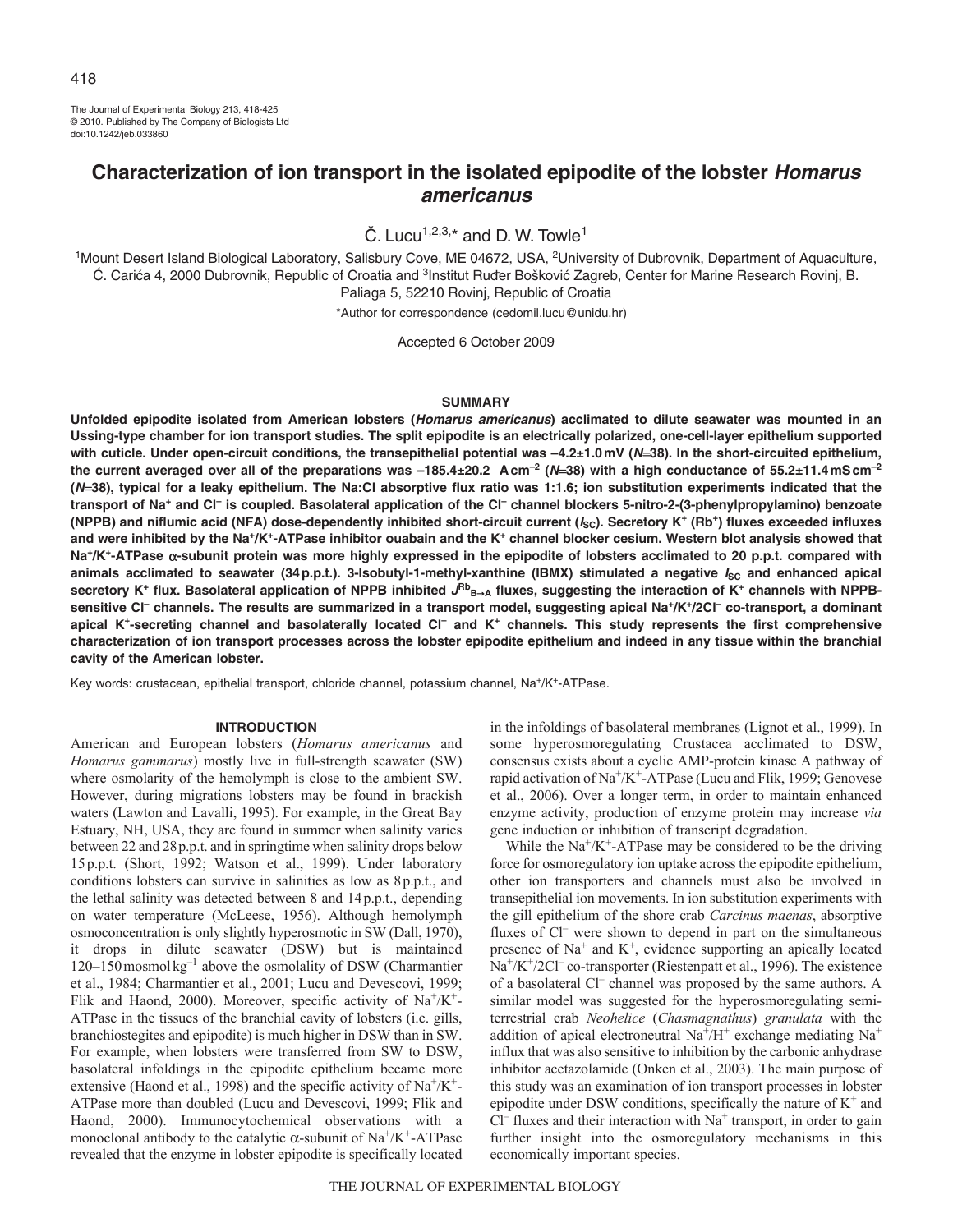# **MATERIALS AND METHODS Animal and tissue preparation**

Lobsters *Homarus americanus* Milne-Edwards 1835 weighing 250±50g fresh mass were purchased from a commercial supplier in Trenton, ME, USA, close to Mount Desert Island Biological Laboratory, Salisbury Cove, MA, USA. Lobsters were acclimated to 20p.p.t. SW at 18±2°C in experimental tanks (200l) with recirculating filtered SW for at least one week before experiments. Lobsters were fed twice a week with wild-caught mussels *Mytilus edulis* L. Observation of the pleiopods' epidermal and setal characteristics indicated that the lobsters were in the intermoult stage (Aiken, 1980).

To remove a single epipodite, the carapace was slightly lifted in a living lobster and an epipodite was carefully excised at the base of the coxopodite with fine scissors. Two or three epipodites were taken from a single lobster over a period of 24h when experiments were being performed. We observed no changes in the lobsters' behavior, food consumption or hemolymph ionic composition 24h after the removal of up to three epipodites from their total of 14 epipodites. Following excision, the envelope-like epipodite was transferred to ice-cooled physiological saline and split into two hemiepipodites by careful dissection. Each single-cell-thick epithelium supported by cuticle was then mounted in an Ussing-type chamber as described below. The viability of the isolated preparation was evidenced by a stable transepithelial potential and short-circuit current  $(I<sub>SC</sub>)$  over 5h, the maximum duration of the experiments. Furthermore, at the end of each experimental period, the addition of 1.5 mmol<sup>1-1</sup> ouabain to the basolateral side of the tissue consistently and drastically reduced the *I*<sub>SC</sub> without an effect on epithelial conductance, showing that the transport function of the tissue remained intact.

## **Solutions**

Lobster saline had the following composition (mmol $l^{-1}$ ): NaCl, 240; KCl, 5; MgCl<sub>2</sub>, 5; CaCl<sub>2</sub>, 5; Hepes, 10 (pH was adjusted by Tris base to 7.5). For low  $Na^+$  and low Cl<sup>-</sup> salines,  $Na^+$  was partially replaced with N-methyl-D-glucamine (titrated by HCl) and Cl– by sodium gluconate to give a final concentration of  $25$  mmol<sup>1-1</sup> Na<sup>+</sup> and  $25$  mmol<sup>1-1</sup> Cl<sup>-</sup> at pH 7.5.

# **Chemicals**

3-Isobutyl-1-methylxanthine (IBMX) and 5-nitro-2-(3 phenylpropylamino) benzoate (NPPB) were purchased from Sigma (St Louis, MO USA) and niflumic acid (NFA) from Calbiochem (San Diego, CA, USA). Chemicals were used from stock solutions in dimethylsulphoxide (DMSO) at 1000-fold greater than the desired final concentrations. The addition of final concentrations of 0.05–0.10% DMSO (as used in the experiments) to the control saline did not result in any significant effect on current, conductance or radioactive fluxes. Radioactive  ${}^{36}$ Cl and  ${}^{86}$ Rb dissolved in aqueous solution were purchased from Amersham Biosciences (Piscataway, NJ, USA).

#### **Electrophysiology**

 $I<sub>SC</sub>$  and conductance  $(G)$  were measured in the split epipodite using a micro-Ussing type chamber with an aperture of  $0.071 \text{ cm}^2$  (3 mm diameter). The microchamber with mounted tissue was connected to an automatic voltage clamp instrument (558C-5; Bioengineering, University of Iowa, IA, USA) by four Ag-AgCl electrodes, i.e. two voltage electrodes and two current electrodes (Mettler-Toledo reference electrodes InLab 301, Bedford, MA, USA). The electrodes made contact with the bathing solution *via* 3% agar bridges filled with 3 mmol<sup>1-1</sup> KCl solution, permitting continuous monitoring of current. The saline on both sides of the preparation was circulated by a two-channel Watson-Marlow peristaltic pump (Sci 4000, Falmouth, Cornwall, UK) at a flow rate of  $0.8 \text{ m} \text{ l} \text{ min}^{-1}$ .

A voltage pulse of 1.0mV (duration 1s; 1000s interval between pulses) was applied by a pulse generator, producing a deflection of current from which transepithelial resistance was measured. The resulting current response represented the resistance of the physiological saline and tissue. Electrical resistance of the bathing saline in the Ussing's chamber without tissue ranged from 8 to  $12 \Omega$  cm<sup>2</sup>. Chamber resistance was subtracted from measured total resistance with tissue mounted, to obtain the resistance (and thus conductance) of the epipodite preparation proper. The measured *I*<sub>SC</sub> was corrected according to Ohm's law. The *I*<sub>SC</sub> is defined as negative when current flows across the tissue from the apical side to the basolateral membrane side.

# **Radioactive fluxes**

Fluxes of <sup>22</sup>Na, <sup>36</sup>Cl and <sup>86</sup>Rb across the epipodite preparation were measured in separate experiments, simultaneously with determination of the *I*<sub>SC</sub>. Fluxes were assessed after 30 min equilibration of radioactivity in the experimental setup. To this end, 10ml of saline containing  $^{22}$ Na (2.0 kBqml<sup>-1</sup>), <sup>36</sup>Cl  $(2.8 \text{ kBq} \text{ ml}^{-1})$  or  $86 \text{ Rb}$   $(0.14 \text{ MBq} \text{ ml}^{-1})$  were recirculated on one side of the hemichamber. On the other side, 10ml of saline was recirculated at an equal rate  $(0.8 \text{ m} \text{ l} \text{ min}^{-1})$ , and the levels of saline in the hemichambers were kept equal to avoid any pressure difference. The closed recirculating system had no influence on *I*<sub>SC</sub> during the experimental period, in comparison with open circulation employed in other experiments. Samples were taken for three flux periods of 30min each from the radioactive side  $(20 \mu)$  diluted to 1 ml with saline) and from the initially nonradioactive side (1ml), mixed with 3ml scintillation cocktail (HiSafe OptiPhase, Perkin Elmer, Waltham, MA, USA), and counted by liquid scintillation counting (Beckman, Turku, Finland). Sample volumes removed from the experimental setup were replaced by equal amounts of saline. Separate preparations were used for influx  $(J^{Rb}_{A\rightarrow B})$  and efflux  $(J_{B\rightarrow A})$  determinations  $(A=apical and B=basolateral side)$ . Radioactivity passing the epipodite preparation from the perfusion saline at one side of the epithelium to the saline collecting radioactivity at the opposite side was used to measure fluxes, expressed in  $\mu$ mol cm<sup>-2</sup> h<sup>-1</sup>.

# **Statistics**

All results represent means  $\pm$  s.d. where *N* is the number of single experiments. Significant differences between treatments were assayed by analysis of variance (ANOVA) in combination with Student's *t*-test and Tukey's test (unpaired and paired data). The level of statistical significance was set at *P*<0.05. The inhibition concentration of drugs ( $IC_{50}$  values) for NPPB and NFA were determined using a logistic function to fit the data (Graph Pad Prism, Aberystwyth, UK).

#### **RESULTS**

The split epipodite preparation isolated from lobsters acclimated to DSW is an electrically polarized, one-cell-layer epithelium supported with cuticle. This epithelium was mounted in an Ussing-type chamber and perfused apically and basolaterally with identical  $240$  mmol  $1^{-1}$  NaCl saline. Under open-circuit conditions, a transepithelial potential of  $-4.2\pm1.0$  mV ( $N=38$ ) was registered, the basolateral side of the epithelium having negative polarity. The shortcircuited epipodite epithelium with transepithelial potential held at 0mV generated a negative *I*<sub>SC</sub> from the apical to basolateral side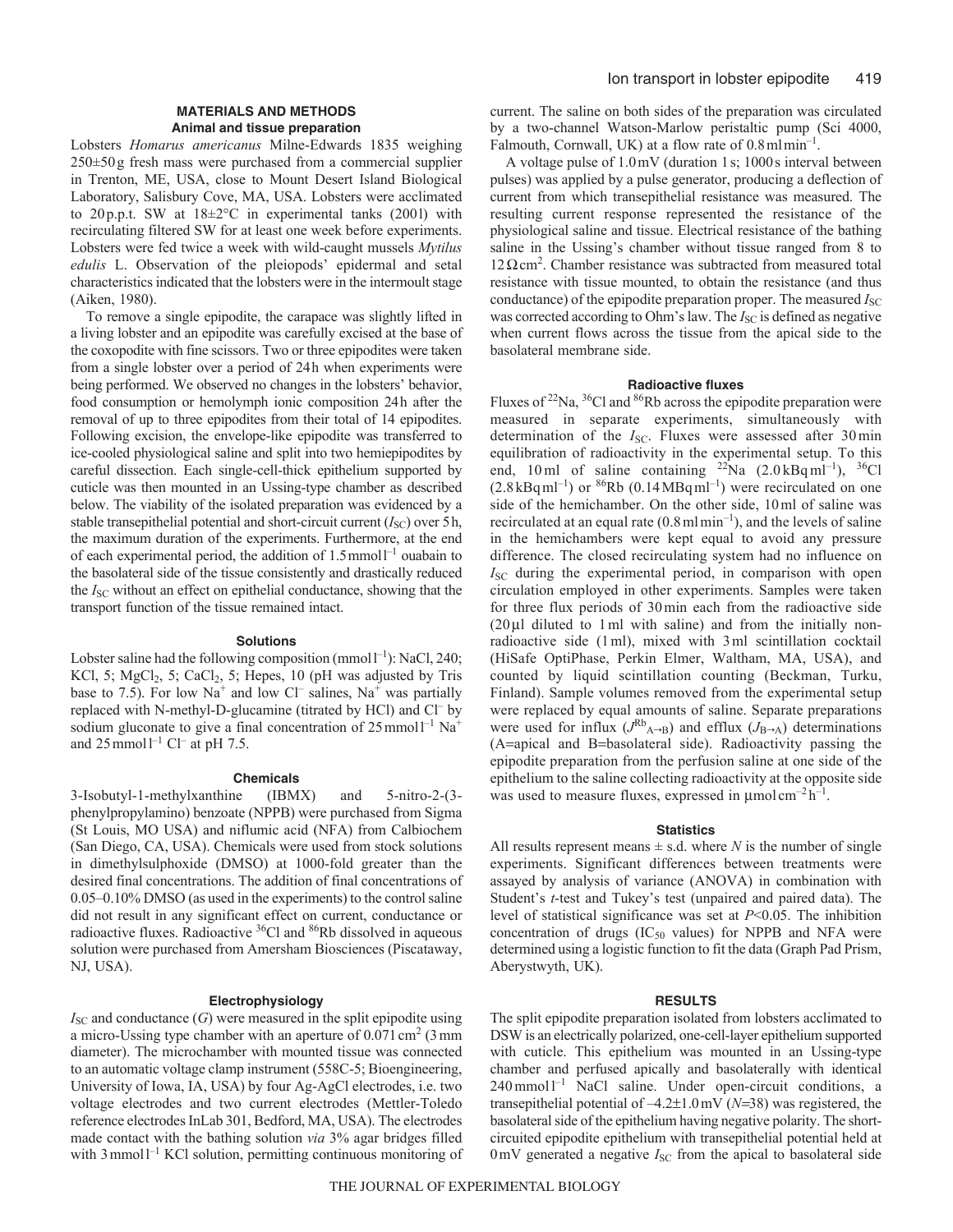#### 420 C. Lucu and D. W. Towle

of  $-185.4\pm20.2 \mu A \text{ cm}^{-2}$  (*N*=38), with a conductance of 55.2 $\pm$ 11.4 mS cm<sup>-2</sup> (*N*=38).

Unidirectional Na<sup>+</sup>, Cl<sup>-</sup> and Rb<sup>+</sup> (K<sup>+</sup>) fluxes were measured under short-circuited conditions (Table 1). The isolated epipodite preparation showed net  $J<sup>Na</sup><sub>A\rightarrow B</sub>$  and  $J<sup>Cl</sup><sub>A\rightarrow B</sub>$  influxes of 6.0 and  $9.4 \mu$ mol cm<sup>-2</sup>h<sup>-1</sup>, respectively. In the absence of any chemical gradient between apical and basolateral sides with identical salines at both sides of the epithelium, sodium and chloride absorption must be maintained actively by the epithelium layer of the epipodite preparation (Table 1). Net  $86Rb$  efflux  $(J^{Rb}B-A)$  was  $-0.7\pm0.1\,\mu$ mol cm<sup>-2</sup> h<sup>-1</sup> and the flux ratio (*J*<sub>in</sub>/*J*<sub>out</sub>) was 0.4 $\pm$ 0.1. Under short-circuit conditions, basolateral application of 1.5 mmol<sup>1-1</sup> ouabain had no effect on  $J^R{}_{A\rightarrow B}$  influx; however,  $J^R{}_{B\rightarrow A}$  efflux was reduced about 50% (48.4 $\pm$ 3.2%; *N*=5), achieving a balance with  $J^{\text{Rb}}_{A\rightarrow B}$  influx (Table 1). These results support an essential role of  $Na<sup>+</sup>/K<sup>+</sup>-ATPase$  in mediating potassium flux across the epipodite epithelium. Under short-circuit conditions, negative current from the apical to basolateral side must have resulted predominantly from chloride influx and also potassium efflux.

The effects on *I*<sub>SC</sub> of ion substitution on both sides of the epithelium were analyzed in separate experiments where  $Na<sup>+</sup>$  in the control saline was partially replaced with N-methyl-D-glucamine (titrated by HCl) and Cl– was partially replaced with sodium gluconate to make final concentrations of  $25$  mmol<sup>1-1</sup> Na<sup>+</sup> and  $25$  mmol<sup>1-1</sup> Cl<sup>-</sup>.  $I_{SC}$  in 25 mmol<sup>1-1</sup> Cl<sup>-</sup> saline steadily decreased by 83%, from  $-160 \mu A \text{ cm}^{-2}$  (control) to  $-28 \mu A \text{ cm}^{-2}$ . In 25 mmol  $1^{-1}$ Na<sup>+</sup> saline,  $I_{SC}$  decreased by 77%, from  $-176 \mu A \text{ cm}^{-2}$  (control) to  $-41 \mu A \text{ cm}^{-2}$  (Fig. 1). In the low Na<sup>+</sup> and Cl<sup>–</sup> saline, conductances decreased from  $58.2 \pm 13.2 \text{ mS cm}^{-2}$  (*N*=8) to  $25.2 \pm 5.1 \text{ mS cm}^{-2}$  $(N=8)$ . The same polarity and magnitude of  $I_{SC}$  reduction indicate that these ions are functionally coupled.

The effects of two inhibitors of Cl<sup>-</sup> channels, NPPB and NFA, were studied on *I*<sub>SC</sub> in order to gain insight into the possible participation of Cl<sup>-</sup> channels in the epipodite preparation. Basolaterally added NPPB and NFA inhibited *I*<sub>SC</sub> dose-dependently with respective half-maximum inhibitory concentrations  $(IC_{50})$  of  $27.6 \,\mu\text{mol}^{-1}$  (*N*=4) and  $52.8 \,\mu\text{mol}^{-1}$  (*N*=4) (Fig. 2). Mean conductance measured in control saline  $(55.2 \pm 15.9 \,\text{mS} \,\text{cm}^{-2})$  did not significantly differ in NFA- and NPPB-treated groups  $(53.0\pm 5.2 \,\text{mS} \,\text{cm}^{-2}$  and  $56.1\pm 19.7 \,\text{mS} \,\text{cm}^{-2}$ , respectively).

The potassium channel blocker cesium applied apically or basolaterally at a concentration of 12 mmol<sup>1-1</sup> CsCl inhibited *I*<sub>SC</sub> after a 90-minute incubation period by 61.9 and 42.6%, respectively (Fig. 3) but had no effect on  $\bar{J}^{\rm Rb}$ <sub>A→B</sub>. However, CsCl reduced  $J^{\rm Rb}$ <sub>B→A</sub>



Fig. 1. A representative experiment on the time course of decrease in shortcircuit current ( $I_{SC}$ ) across the split epipodite in saline with 25 mmol  $I^{-1}$  Na<sup>+</sup> and 25 mmol $I^{-1}$  Cl<sup>-</sup> where the balance of sodium and chloride ions (to constitute the equivalent of 240 mmol  $\mathsf{I}^{-1}$  NaCl saline) was substituted by Nmethyl-D-glucamine chloride and sodium gluconate. Values are means  $\pm$ s.d. of four separate experiments.

by 44.3±5.3% (*P*<0.001; apical side) and 30.4±7.7% (*P*<0.01; basolateral side). CsCl added apically reduced net  $J^{Rb}_{B\rightarrow A}$  by 58.2±13.7% (*P*<0.01) and by 44.7±19.2% (*P*<0.05) when added to the basolateral saline (Fig. 3). Conductance of  $49.0 \pm 18.2 \text{ mS cm}^{-2}$ was not changed during the experiments.

When the  $Na^{+}/K^{+}$ -ATPase inhibitor ouabain was added to the basolateral side of the tissue under *I*<sub>SC</sub> conditions, current was drastically reduced to about 5% of control values. The remaining current was unaffected by  $12$  mmol<sup> $-1$ </sup> CsCl added to either the apical or basolateral side (Fig. 4). The epithelial conductance of  $58.2 \pm 5$  ms cm<sup>-2</sup> was not changed after ouabain and CsCl application. Moreover, the ouabain-insensitive portion of  $J^{Rb}{}_{B\rightarrow A}$  effluxes (Table 1) was not affected by CsCl  $(0.65 \,\mu\text{mol cm}^{-2} \,\text{h}^{-1})$ .

Further evidence linking the  $Na^{+}/K^{+}$ -ATPase to transport processes in the epipodite was suggested by western blot analysis of the Na<sup>+</sup>/K<sup>+</sup>-ATPase  $\alpha$ -subunit protein in partially purified membranes from the epipodite. The  $\alpha$ -subunit showed an apparent molecular weight of 96±6kDa (Fig.5), a value in agreement with the  $90 \text{kDa phosphorylated } \alpha$ -subunit of the epipodite of *Homarus gammarus* (Lignot and Charmantier, 2001). By applying the same total amount of protein in each lane, it is apparent that the  $\alpha$ -subunit

|                                    | Influx                                   |           | Efflux             | <b>Net</b>                     |                    |  |
|------------------------------------|------------------------------------------|-----------|--------------------|--------------------------------|--------------------|--|
|                                    | (umol cm <sup>-2</sup> h <sup>-1</sup> ) |           |                    | $J_{\text{in}}/J_{\text{out}}$ |                    |  |
| $Na+$                              | $21.2 \pm 2.4$ (5)                       | P<0.002   | $15.2 \pm 0.9$ (5) | $6.0 \pm 1.7(5)$               | $1.4 \pm 0.1$ (5)  |  |
| $CI^-$                             | $27.2 \pm 5.4$ (6)                       | P<0.0001  | $17.9 \pm 5.3$ (6) | $9.4 \pm 1.0$ (6)              | $1.6 \pm 0.2$ (6)  |  |
| $Rb$ <sup>+</sup>                  | $0.6 \pm 0.1$ (8)                        | P<0.0001  | $1.3 \pm 0.1$ (8)  | $-0.7\pm0.1$ (8)               | $0.4 \pm 0.1$ (8)  |  |
| $Rb^{+}+1.5$ mmol $l^{-1}$ ouabain | $0.7\pm0.1$ (5)                          | <b>NS</b> | $0.7\pm0.1(5)$     | $-0.03 \pm 0.07$ (5)           | $1.0 \pm 0.01$ (5) |  |

Table 1. Sodium, chloride and potassium (<sup>86</sup>Rb) fluxes in hemiepipodite preparations isolated from the lobster Homarus americanus

Unidirectional <sup>22</sup>Na, <sup>36</sup>Cl and <sup>86</sup>Rb fluxes were measured under short-circuit conditions as described in the text. Rb<sup>+</sup> (K<sup>+</sup>) fluxes were measured before and after inhibition of current by 1.5 mmol  $\Gamma$ <sup>1</sup> ouabain. J<sub>in</sub>/J<sub>out</sub> is the ratio of experimentally observed ion fluxes. The concentrations of CI<sup>-</sup> and K<sup>+</sup> (DSW) were identical on both sides of the epipodite preparation. The values are given as means±s.d. with number of observations in parentheses. The statistical significance of differences between measured fluxes and calculated and measured flux ratios with the level of statistical significance (t-test) is presented. NS=not significantly different.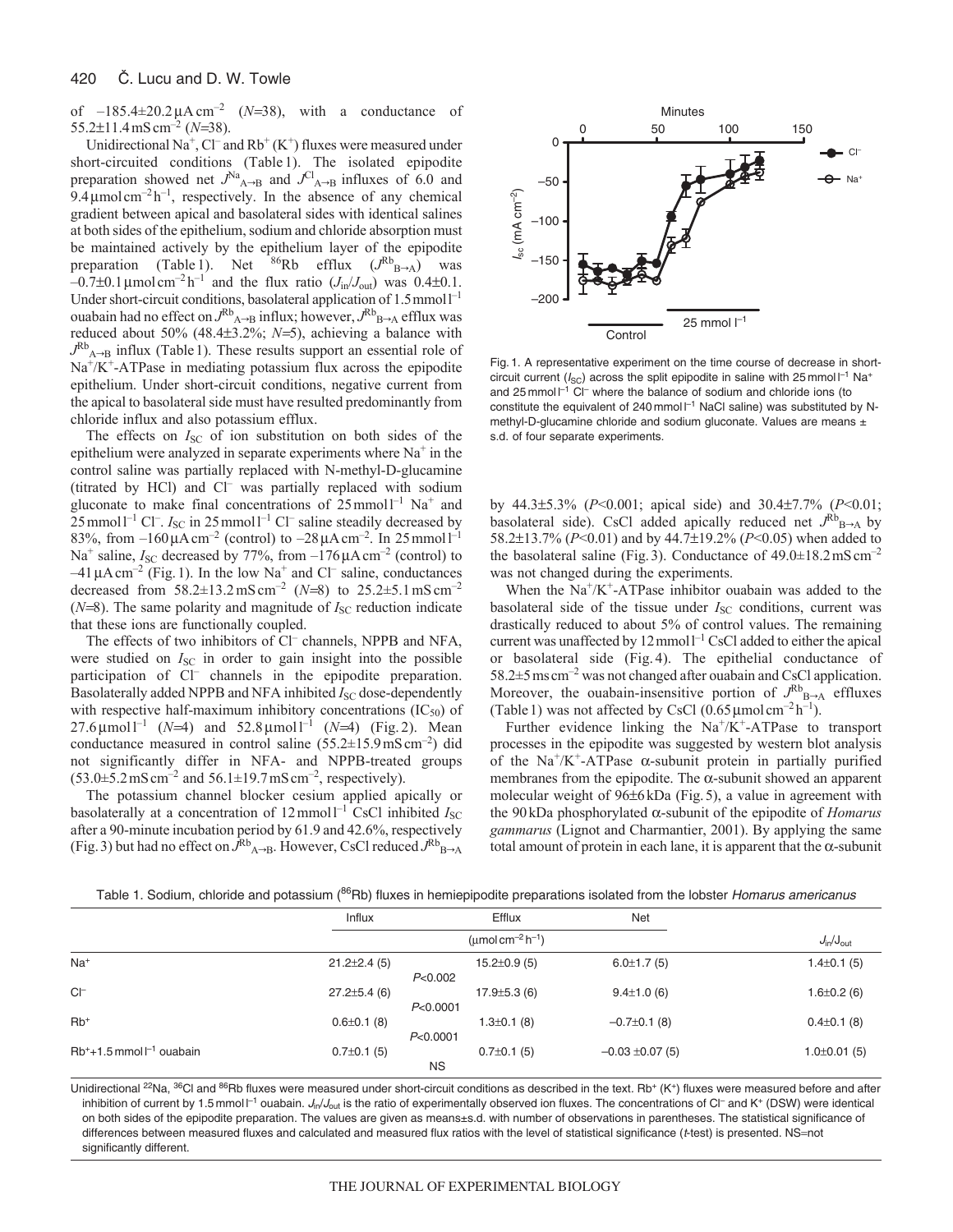

Fig. 2. Dose-dependent inhibition of short-circuit current  $(I_{SC})$  after basolateral exposure of the epipodite preparation to the Cl<sup>-</sup> channel blockers 5-nitro-2-(3-phenylpropylamino) benzoate (NPPB) and niflumic acid (NFA). Data are reported as means  $\pm$  s.d. of four separate experiments.

was more highly expressed in epipodites isolated from lobsters acclimated to DSW (lanes 4 and 5; Fig.5) compared with lobsters acclimated to SW (lanes 1, 2 and 3; Fig.5).

The phosphodiesterase inhibitor IBMX  $(1 \text{ mmol } l^{-1})$  added apically stimulated  $I_{SC}$  from  $-191.0\pm6.7\,\mu A \text{ cm}^{-2}$  (control; *N*=4) to  $-260.0\pm23.1 \mu A \text{ cm}^{-2}$  ( $N=4$ ; *P*<0.001), an increase of 36%. After stimulation of  $I_{SC}$  by IBMX, the apical addition of  $12$  mmol<sup>1-1</sup> CsCl inhibited  $I_{SC}$  by 54.6% compared with the control value  $(N=4)$ (Fig. 6A). In accordance,  $J^{Rb}{}_{B\rightarrow A}$  fluxes were stimulated by 1 mmol<sup>1-1</sup> IBMX, from  $1.52 \pm 0.19 \mu$ mol cm<sup>-2</sup> h<sup>-1</sup> to  $1.88 \pm 0.21 \mu$ mol cm<sup>-2</sup> h<sup>-1</sup>  $(N=4; P<0.05)$  and inhibited by  $12$ mmol <sup>1-1</sup> CsCl to  $0.75\pm0.07\,\mu\text{mol cm}^{-2}h^{-1}$  (*N*=4; *P*<0.001; Fig.6B). Conductances before  $(51.9 \pm 6.0 \,\text{mS cm}^{-2})$  and after IBMX and  $12 \,\text{mmol}^{-1}$  CsCl  $(55.2\pm15.9 \,\mathrm{mS\,cm^{-2}})$  were not changed.

Besides blocking chloride channels, basolateral application of NPPB at 50 $\mu$ moll<sup>-1</sup> also inhibited  $J^{Rb}{}_{B\rightarrow A}$  effluxes, suggesting a possible interaction of potassium channels with NPPB-sensitive chloride channels (Fig.<sup>7</sup>).  $J^{Rb}{}_{B\rightarrow A}$  fluxes were inhibited 35.5% by basolaterally applied 50  $\mu$ mol l<sup>-1</sup> NPPB, from by basolaterally applied NPPB, from  $1.46\pm0.06\,\mu\text{mol cm}^{-2}\text{h}^{-1}$  (*N*=4) to 0.94 $\pm0.29\,\mu\text{mol cm}^{-2}\text{h}^{-1}$  (*N*=4; *P*<0.05) (Fig.7).

# **DISCUSSION**

Isolated gill lamella preparations from euryhaline hyperosmoregulating Crustacea and the split lobster epipodite have similar electrophysiological properties. Both consist of a cell monolayer with similar morphology, supported by cuticle (Lawson



Fig. 3. (A) Inhibition of short-circuit current  $(I_{SC})$  after apically (closed circles) and basolaterally (open circles) applied CsCl (12 mmol l<sup>-1</sup>). Values are means  $\pm$  s.d. of four separate experiments. (B) Unidirectional  $J_{A\rightarrow B}K^+$  (Rb<sup>+</sup>) influxes and  $J_{B\rightarrow A}K^{+}$  (Rb<sup>+</sup>) effluxes and  $J_{net}$  fluxes. Control saline: empty bars; saline with 12 mmol I<sup>-1</sup> CsCl added apically (light colored bars); saline with 12 mmol  $I^{-1}$  CsCl added basolaterally (dark colored bars). Values are means  $\pm$  s.d. of five separate experiments. The conductance remained unaffected by the presence of 12 mmol  $I^{-1}$  CsCl added either at the apical or basolateral side of the epipodite preparation  $(49.0\pm18.2 \text{ mS cm}^{-1})$ Analysis of variance (ANOVA) following Student's paired two-tailed t-test:  $J_{A\rightarrow B}$  P>0.05;  $J_{B\rightarrow A}$ , control–Cs<sub>api</sub> P<0.001; control–Cs<sub>baso</sub> P<0.01;  $J_{\text{net}}$ , control–Cs<sub>api</sub> P<0.01, control–Cs<sub>baso</sub> P<0.01.

et al., 1994; Haond et al., 1998). The split epipodite preparation consists of a monolayer epithelium attached at the apical membrane domain to a 5  $\mu$ m-thick chitinous cuticle (Haond et al., 1998). The cuticle of lobster gills is highly permeable to NaCl  $[10^{-3} \text{cm s}^{-1}]$ (Avenet and Lignon, 1985)] and does not show selectivity for  $Na<sup>+</sup>$ over Cl– as described for the less permeable cuticle of brackish water and freshwater Crustacea (Lignon, 1987). Cuticular conductivity in lobsters is 4.5-fold higher than that reported for the typical marine crustacean *Maia squinado* and 52-fold higher than the gill cuticle of *Carcinus maenas* (Pequeux and Lignon, 1992). The cuticle thus serves far less, or is even insignificant, as a barrier for monovalent ions in lobsters than it is in typical brackish water species.

Under short-circuited conditions, a large inward negative  $I_{\rm SC}$  was generated from the apical side of preparation. The polarity and range of *I*<sub>SC</sub> and conductance in isolated lobster epipodite were found to be similar to gill lamella preparations isolated from brackish water Crustacea (Onken and Siebers, 1992; Onken and Riestenpatt, 2002; Onken et al., 2000; Tresguerres et al., 2003). A large conductance  $(49.0\pm18.2 \text{ mS cm}^{-2})$ , coupled with strong inhibition of  $I_{SC}$  by apically added CsCl (Fig.4), indicate that overall conductance is dominated by paracellular pathways. Therefore, the lobster epipodite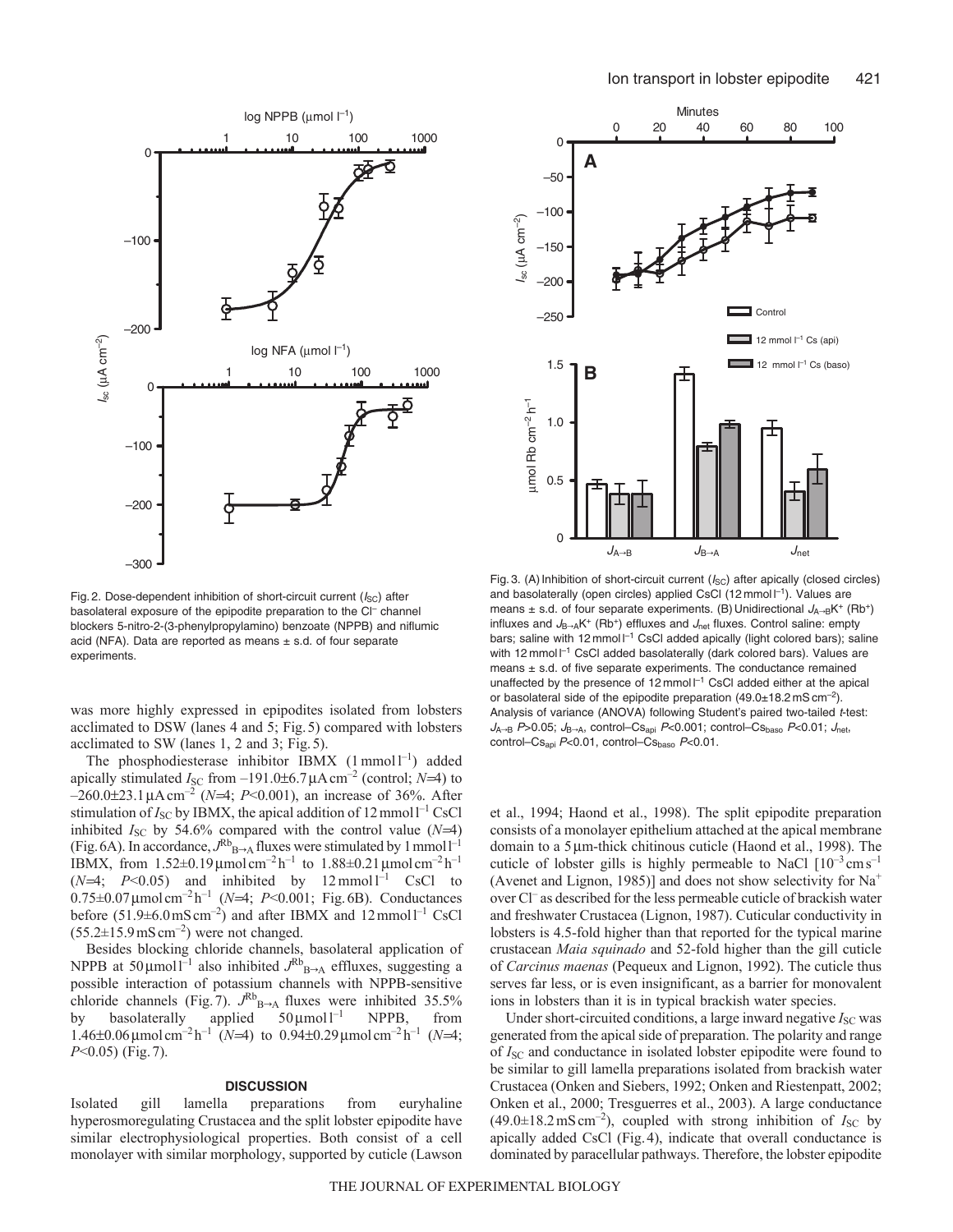

Fig. 4. Representative time course of short-circuit current  $(I_{SC})$  in the lobster epipodite preparation before and after application of 1.5 mmol $\mathsf{l}^{-1}$  ouabain. Apically and basolaterally added  $12$  mmol  $I^{-1}$  CsCl had no effect on the ouabain-insensitive portion of  $I_{SC}$ . During the experimental procedure conductance remained unchanged  $(58.2 \pm 5.0 \,\text{mS} \,\text{cm}^{-2})$ .

preparation can be described as a leaky epithelium, in agreement with findings on isolated gill lamellae from other crustaceans (Riestenpatt et al., 1996; Onken et al., 2000; Tresguerres et al., 2003).

In the absence of any chemical gradients between the apical and basolateral side of the epithelium and under short-circuited conditions, active sodium and chloride absorption and potassium secretion were clearly indicated (Table 1). More net Cl<sup>-</sup> than Na<sup>+</sup> was absorbed by the epithelium (Table 1), and to maintain equilibrium the rest of the Na<sup>+</sup> may be transported *via* the paracellular pathway. Transcellular NaCl absorption across the epipodite epithelium may be considered to be electrogenic with a  $Na<sup>+</sup>/Cl<sup>-</sup>$  flux ratio of 1:1.6 (Table 1). Respecting the fact that fluxes and standard deviations were measured with different preparations it becomes evident that the observed  $Na^+/Cl^-$  ratio seems close to the 1:2 ratio expected for ion uptake *via* a  $Na^+/K^+/2Cl^-$  cotransporter. In support of this suggestion is our observation that  $I_{SC}$ 



Fig. 5. Western blot of Na<sup>+</sup>/K<sup>+</sup>-ATPase  $\alpha$ -subunit in partially purified membranes prepared from epipodites of lobster Homarus americanus from seawater (lanes 1, 2 and 3) and for 10 days in 18 p.p.t. dilute seawater (lanes 4 and 5). Blots were probed with a mouse monoclonal antibody against chicken Na<sup>+</sup>/K<sup>+</sup>-ATPase (cytosolic epitope of  $\alpha$ -subunit), recognizing a 96 kDa protein as the prominent species.



Fig. 6. Stimulation of short-circuit current ( $I_{SC}$ ) (A) and  $J^{Rb}$ <sub>B-A</sub> fluxes (B) in the lobster epipodite preparation by basolaterally added 1 mmol  $I^{-1}$  3isobutyl-1-methyl-xanthine (IBMX), and inhibition of  $I_{SC}$  and  $J^{Bb}{}_{B\rightarrow A}$  after the successive addition of 12 mmol  $I^{-1}$  CsCl at the apical side. Values are means  $\pm$  s.d. of four separate experiments.

and conductance across the epipodite were strongly reduced in either low (25 mmol  $l^{-1}$ ) Na<sup>+</sup> or low (25 mmol  $l^{-1}$ ) Cl<sup>-</sup> saline, in which the osmotic equivalent of  $240$  mmol  $1^{-1}$  NaCl was provided by either Nmethyl-D-glucamine chloride or sodium gluconate.

Further evidence for participation of the  $Na^+/K^+/2Cl^-$  cotransporter in ion uptake across the epipodite was obtained using mercury as an experimental probe for co-transporter function (Jacoby et al., 1999; Kinne-Saffran and Kinne, 2001). In the epipodite preparation of the European lobster (*H. gammarus*), methyl mercury (Lucu et al., 2009) and mercury chloride (C.L., unpublished) when applied in the nanomolar range at the apical side strongly inhibited both *I*<sub>SC</sub> and Cl<sup>–</sup> influxes. In this concentration range, Na<sup>+</sup>/K<sup>+</sup>-ATPase and *I*<sub>SC</sub> were unaffected by basolateral application of the mercury compounds. These results support the coupling of ions *via* the Na<sup>+</sup>/K<sup>+</sup>/2Cl<sup>–</sup> co-transporter as suggested in earlier studies on crustaceans, including *Carcinus*, *Pachygrapsus* and *Chasmagnathus* (Lucu and Siebers, 1987; Pierrot et al., 1995; Riestenpatt et al., 1996; Onken et al., 2000; Onken et al., 2003; Tresguerres et al., 2003).

However, in Crustacea, an apically located absorptive  $Na^{+}/K^{+}/2Cl^{-}$  co-transporter has not been confirmed by the use of specific inhibitors. We have shown that rubidium influx in control epipodite preparations  $(0.5\pm 0.1 \,\mu\text{mol cm}^{-2} \,\text{h}^{-1}; N=5)$  was not different from values obtained after incubation with  $0.5$  mmol<sup>1-1</sup>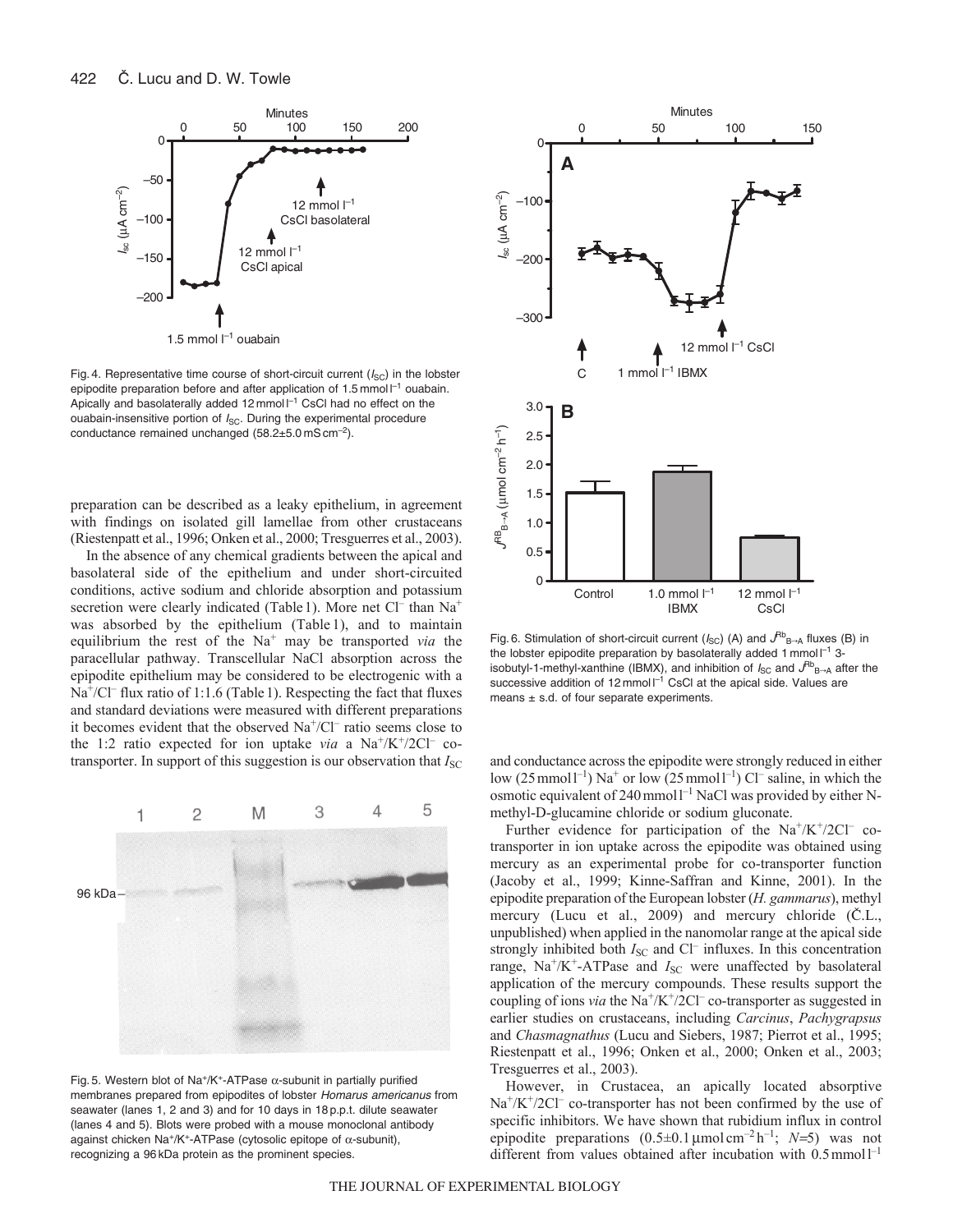

Fig. 7. Effect of basolaterally added 50  $\mu$ mol  $I^{-1}$  5-nitro-2-(3phenylpropylamino) benzoate (NPPB) on  $J^{Rb}{}_{B\rightarrow A}$  (N=4). Values are means  $\pm$  s.d. of four experiments. P<0.05 for comparison between control and NPPB-treated group.

bumetanide  $(0.6\pm0.2 \,\mu\text{mol cm}^{-2} \text{h}^{-1}; N=5)$  or  $1.0 \,\text{mmol} \text{ l}^{-1}$  furosemide  $(0.5\pm0.2 \,\mu\text{mol cm}^{-2} \text{h}^{-1}; N=5)$ . Furthermore, neither furosemide nor bumetanide have much effect on *I*<sub>SC</sub> in *Carcinus* gills (Lucu, 1989; Riestenpatt et al., 1996). These observations may reflect the low permeability of the cuticle to organic compounds, interfering with access of inhibitors to the apical membrane (Onken and Riestenpatt, 2002). Nevertheless, at the molecular level, a  $Na^+/K^+/2Cl^-$  cotransporter is clearly expressed in crustacean ion-transporting tissues (Luquet et al., 2005).

In epipodites of the European lobster *H. gammarus*, the Na<sup>+</sup>/K<sup>+</sup>-ATPase is a key generator of secondary active transport and  $Na<sup>+</sup>/K<sup>+</sup>-ATP$ ase activity was found to increase following acclimation to DSW (Lucu and Devescovi, 1999). The catalytic  $\alpha$ -subunit (Skou and Esmann, 1992) of the  $Na^+/K^+$ -ATPase was characterized in lobster epipodite *via* western blot analysis, using a monoclonal antibody against chicken (*Gallus gallus*)  $\alpha$ -subunit. An  $\alpha$ -subunit protein of 96±6kDa was detected in epipodite from *H. americanus*, approximately the same size as in membrane preparations from epipodite of *H. gammarus* (Lignot and Charmantier, 2001) and in gills of *Carcinus maenas*, *Callinectes danae* and *Callinectes sapidus* (Towle and Kays, 1986; Lucu and Flik, 1999; Towle et al., 2001; Masui et al., 2002). Overall, the  $\alpha$ -subunit of the Na<sup>+</sup>/K<sup>+</sup>-ATPase is highly conserved between species (Lucu and Towle, 2003). The amino acid sequence of the *Callinectes*  $\alpha$ -subunit is 71–74% identical to the avian isoform and is 94% identical to the  $\alpha$ -subunit sequence of *Homarus* (Towle et al., 2001). Furthermore, expression of the  $\alpha$ -subunit protein of lobster epipodite is more apparent in partially purified membranes from animals acclimated to DSW than to SW, revealing upregulation of this protein during more than 10 days acclimation (Fig.5), as also shown for *Carcinus* (Lucu and Flik, 1999).

In short-circuited lobster epipodite, the chloride channel inhibitor NPPB inhibited *I*<sub>SC</sub> dose-dependently when applied basolaterally, with a half-inhibitory concentration of  $27.6 \mu$ moll<sup>-1</sup>, a concentration about 4-fold higher than the concentration that inhibits *I<sub>SC</sub>* in gill epithelium of the shore crab *Carcinus* (Riestenpatt et al., 1996). NFA inhibited *I<sub>SC</sub>* dose-dependently with an  $IC_{50}$  about twice that for NPPB. Unfortunately, few specific potent anion channel blockers are available; most of them require high concentration and have undesirable non-specific side effects. The lack of high-affinity inhibitors of Cl– channels has hindered the molecular identification of specific channel proteins. NPPB and NFA have been widely used in functional studies of understanding the role of Cl– channels, particularly those activated by changes in intracellular  $Ca^{2+}$  (Jentsch et al., 2002; Fuller and Benos, 2000). Moreover, NFA is the most common blocker for the native  $Ca^{2+}$ -dependent chloride channel [CaCC (White and Aylwin, 1990)], showing inhibition of anion-driven current in Xenopus oocytes at concentrations in the  $10 \mu$ mol<sup>-1</sup> range (Qu and Hartzell, 2001). A cDNA predicted to encode a  $Ca^{2+}$ activated chloride channel has been identified in a normalized cDNA library prepared from multiple tissues of *H. americanus* (Towle and Smith, 2006); however, it is not known whether this particular channel is the active participant in the studies described here.

Pharmacological characterization of net effluxes of Rb<sup>+</sup> (substituting for  $K^+$ ) was carried out with the potassium channel blocker  $Cs<sup>+</sup>$  (Zeiske et al., 1992). The secretory cesium-sensitive potassium channel in lobster epipodite has a physiological similarity to the high conductance open probability  $K^+$  channel located in the apical membrane of the thick ascending limb of the loop of Henle (Wang, 1995; Giebisch, 1998). When  $12$  mmol  $1^{-1}$  CsCl was applied either apically or basolaterally, total  $J^{Rb}{}_{B\rightarrow A}$  effluxes were significantly inhibited by 44.3% (apical side) and 30.4% (basolateral side). However, absorptive K<sup>+</sup> fluxes ( $J^{Rb}$ <sub>A→B</sub>) were not inhibited by CsCl beyond the level of the diffusible portion of ouabaininsensitive effluxes ( $J^{Rb}{}_{B\rightarrow A}$ ). These results imply that K<sup>+</sup> channels significantly stimulate outward  $K^+$  current, functioning as a  $Na^+/K^+$ -ATPase-modulated K+ channel*.*

To estimate the contribution of  $K^+$  secretion to  $I_{SC}$ , multiplication of the net K<sup>+</sup> efflux (Rb<sub>B→A</sub>) by the Faraday constant (1 µmol Rbcm<sup>-2</sup> h<sup>-1</sup>=26.8  $\mu$ A cm<sup>-2</sup>) allows the expression of K<sup>+</sup> flux in terms of current  $(I_{\text{SC}}K^+)$ . Thus, the contribution of net  $K^+$  efflux to total



Fig. 8. A model showing the hypothetical mechanisms of electrolyte transport by the epipodite epithelium of the American lobster. The broken line represents the apically located cuticle. Absorption of NaCl occurs through the activity of electroneutral Na<sup>+</sup>/K<sup>+</sup>/2Cl<sup>-</sup> co-transport. Activity of basolateral Na+/K+-ATPase (Na+/K+) provides the driving force for the transport and also generates a high intracellular concentration of  $K^+$ , which exits through the apically located  $K^+$  channels. This ensures production of an apically positive electrical potential which itself is the driving force for paracellular absorption of Na<sup>+</sup>. Potassium and chloride transported into the cell by the co-transporter are hypothesized to exit the basolateral side by CsCl-sensitive K+ channels and 5-nitro-2-(3-phenylpropylamino) benzoate (NPPB)- and niflumic acid (NFA)-sensitive Cl<sup>-</sup> channels.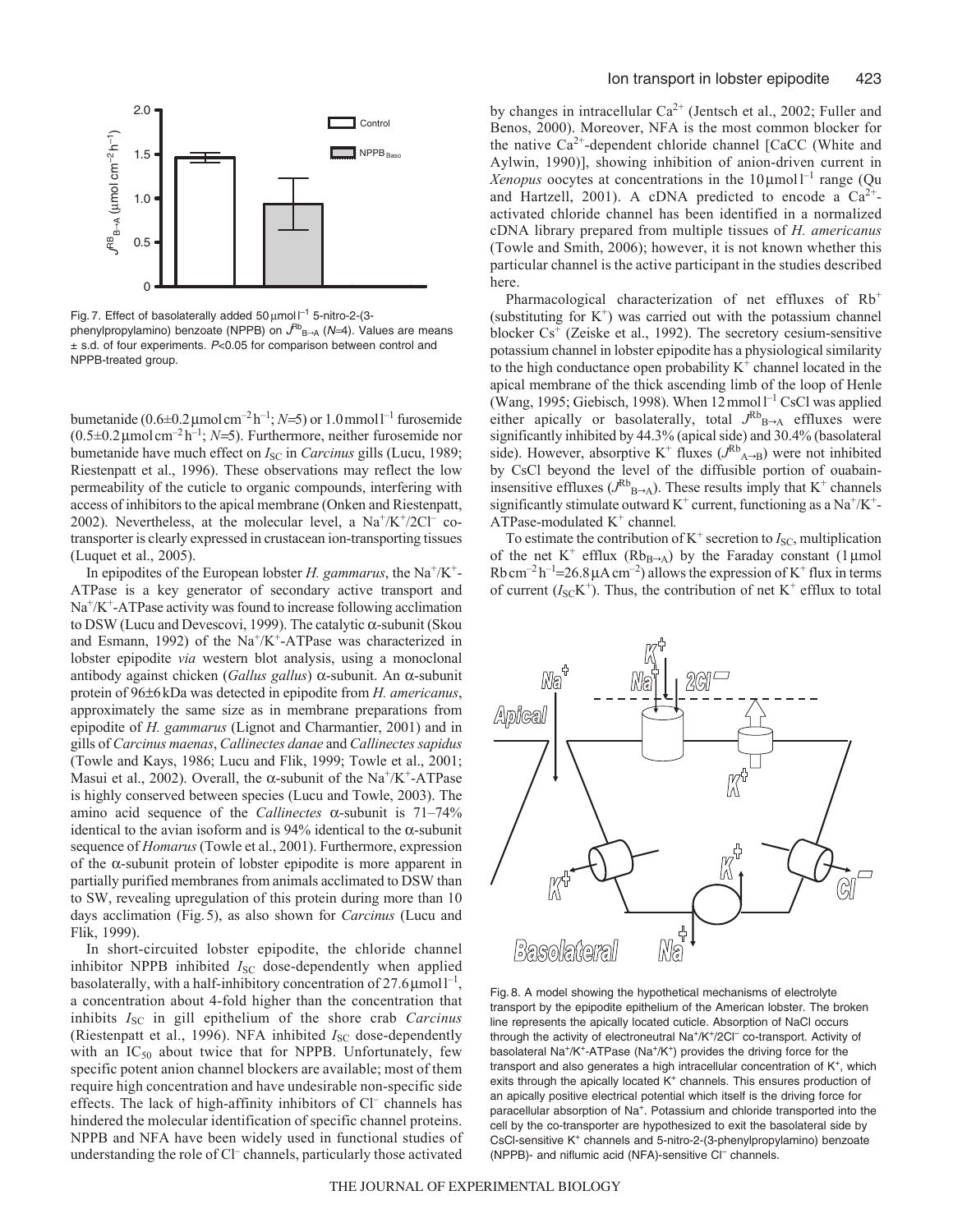$I<sub>SC</sub>$  is about 6% and is equal to the ouabain-sensitive portion, indicating that active  $K^+$  secretion is entirely inhibited by ouabain. This is also apparently the case for active NaCl absorption, because ouabain seems to almost completely abolish *I*<sub>SC</sub> (Fig. 4).

When  $1$  mmol<sup> $1$ </sup> IBMX was added at the basolateral side of the epipodite preparation,  $I_{SC}$  and  $J^{Rb}_{B\rightarrow A}$  (K<sup>+</sup>) fluxes were stimulated. In posterior gills of the Chinese crab, IBMX treatment increased intracellular cAMP (Bianchini and Gilles, 1990) and also increased the transepithelial potential of perfused posterior gills of the hyperosmoregulating crab *Chasmagnathus* (Halperin et al., 2004). We suggest that the stimulation of  $K^+$  noted in this study could be explained by a cAMP-dependent change in the phosphorylation state of the  $Na^+/K^+$ -ATPase and consequent activation of the enzyme (Kiroytcheva et al., 1999).

To summarize our findings on the split epipodite of lobster, a conventional model based on these and other transport studies in crustaceans is hypothesized (Fig.8). Acclimation of lobsters to DSW is hypothesized to increase  $\text{Na}^+\text{/K}^+$ -ATPase activity through *de novo* synthesis or by activation of latent enzyme activity, enhancing the sodium motive force for hyperregulation. Inhibition of current by ouabain supports a pivotal role of the  $Na^+/K^+$ -ATPase enzyme in the epipodite, contributing to the IBMXsensitive net  $K^+$  (Rb<sup>+</sup>) efflux *via* cesium-sensitive apical  $K^+$ channels. By reducing cell Na<sup>+</sup>, the Na<sup>+</sup>/K<sup>+</sup>-ATPase generates steep  $Na<sup>+</sup>$  gradients across the apical membrane which produces energy for the coupling of  $Na^+/K^+/2Cl^-$  co-transport, supported in this study by the noted reduction of  $I_{SC}$  in low Na<sup>+</sup> and low Cl– salines and by radioactive flux measurements showing a Na:Cl transport ratio close to 1:2. The net  $K^+$  concentration gradient across the apical membrane favors flux *via* Cs-sensitive K<sup>+</sup> channels, supplying a driving force for co-transporter function as well as for movement of ions *via* the paracellular pathway. At the basolateral side, Cl– is hypothesized to leave the cell *via* NPPB- and NFA-sensitive Cl<sup>-</sup> channels (Fig. 8). The striking similarities in transport mechanisms between gills and epipodite in hyperosmoregulating Crustacea and the thick ascending limb in vertebrates suggests the possibility that during a long evolutionary history the vertebrate thick ascending limb preserves properties from SW ancestors.

#### **LIST OF ABBREVIATIONS**

| <b>DSW</b>  | dilute seawater                          |
|-------------|------------------------------------------|
| G           | conductance                              |
| <b>IBMX</b> | 3-isobutyl-1-methyl-xanthine             |
| $IC_{50}$   | half-maximum inhibitory concentration    |
| $I_{SC}$    | short-circuit current                    |
| <b>NFA</b>  | niflumic acid                            |
| <b>NKCC</b> | $Na^+/K^+/2Cl^-$ co-transporter          |
| <b>NPPB</b> | 5-nitro-2-(3-phenylpropylamino) benzoate |
| <b>SW</b>   | seawater                                 |

## **ACKNOWLEDGEMENTS**

C.L. is thankful to Mount Desert Island Biological Laboratory in Salisbury Cove, MA, USA for New Investigator Awards and for research and travel support through NSF grant IOB-0543860 to D.W.T. Thanks are extended to Professors Gert Flik and Sjoerd Wendelaar Bonga for kind support at the University of Nijmegen where these studies were initiated. Thanks are also extended to the Ministry for Science and Technology of the Republic of Croatia for support.

#### **REFERENCES**

- **Aiken, D. E.** (1980). Moulting and growth. In The Biology and Management of Lobsters (ed. J. S. Cobb and B. F. Phillips), pp. 91-163. New York: Academic Press. **Avenet, P. and Lignon, J. M.** (1985). Ionic permeabilities of the gill lamina cuticle of the crayfish Astacus leptodactylus (E.). J. Physiol. Lond. **363**, 377-401.
- **Bianchini, A. and Gilles, R.** (1990). Cyclic AMP as a modulator of NaCl transport in gills of euryhaline Chinese crab Eriocheir sinensis. Mar. Biol. **104**, 191-195.
- **Charmantier, G., Thuet, P. and Charmantier-Daures, M.** (1984). La regulation osmotique et ionique ches Homarus gammarus (L) (Crustacea, Decapoda). J. Exp. Mar. Biol. Ecol. **76**, 191-199.
- **Charmantier, G., Haond, C., Lignot, J. H. and Charmantier-Daures, M.** (2001). Ecophysiological adaptation to salinity throughout a life cycle: a review in homarid lobsters. J. Exp. Biol. **204**, 967-977.
- **Dall, W.** (1970). Osmoregulation in the lobster Homarus americanus. J. Fish. Res. Bd. Canada **27**, 1123-1130.
- Flik, G. and Haond, C. (2000). Na<sup>+</sup> and Ca<sup>2+</sup> pumps in the gills, epipodites and branchiostegites of the European lobster Homarus gammarus: effects of dilute sea water. J. Exp. Biol. **203**, 213-220.
- Fuller, C. M. and Benos, D. (2000). Ca<sup>2+</sup>-activated Cl channels: a newly emerging anion transport family. News Physiol. **15**, 165-171.
- **Genovese, G., Senek, M., Ortiz, N., Regueira, M., Towle, D. W., Tresguerres, M. and Luquet, C. M.** (2006). Dopaminergic regulation of ion transport in gills of the euryhaline semiterrestrial crab Chasmagnathus granulatus: interaction between D<sub>1</sub>and D2-like receptors. J. Exp. Biol. **209**, 2785-2793.
- **Giebisch, G.** (1998). Renal potassium transport mechanisms and regulation. Am. J. Physiol. **274**, F817-F833.
- **Halperin, J., Genovese, G., Tresguerres, M. and Luquet, C. M.** (2004). Modulation of ion uptake across posterior gill of the crab Chasmagnathus granulatus by dopamine and cAMP. Comp. Biochem. Physiol. **139A**, 103-109.
- **Haond, C., Flik, G. and Charmantier, G.** (1998). Confocal laser scanning and electron microscopical studies on osmoregulatory epithelia in the branchial cavity of the lobster Homarus gammarus. J. Exp. Biol. **201**, 1817-1833.
- **Jacoby, S. C., Gagnon, E., Caron, L., Chang, J. and Isenring, P.** (1999). Inhibition of Na+-K+-2Cl– cotransport by mercury. Am. J. Physiol. **277**, C684-C692. **Jentsch, T. J., Stein, V., Weinreich, F. and Zdebik, A. A.** (2002). Molecular structure
- and physiological function of chloride channels. Physiol. Rev. **82**, 503-668.
- **Kinne-Saffran, E. and Kinne, R. K. H.** (2001). Inhibition by mercuric chloride of Na-K-2Cl cotransport acitivity in rectal gland plasma membrane vesicles isolated from Squalus acanthias. Biochim. Biophys. Acta **1510**, 442-451.
- **Kiroytcheva, M., Cheval, L., Luisa, M., Yves Martin, P., Favre, H., Doucet, A. and** Feraille, E. (1999). Effect of cAMP on the activity and the phosphorylation of Na<sup>+</sup>,K<sup>+</sup>-ATPase in rat thick ascending limb of Henle. Kidney Int. **55**, 1819-1831.
- **Lawson, S. L., Jones, M. B. and Moate, R. M.** (1994). Structural variability and distribution of cells in a posterior gill of Carcinus maenas (Decapoda, Brachyura). J. Mar. Biol. Assoc. UK **74**, 771-785.
- **Lawton, P. and Lavalli, K.** (1995). Postlarval, juvenile, adolescent, and adult ecology. In Biology Of The Lobster Homarus americanus (ed. J. R. Factor), pp. 47-88. San Diego: Academic Press.
- **Lignon, J. M.** (1987). Ionic permeabilities of the isolated gill cuticle of the shore crab Carcinus maenas. J. Exp. Biol. **131**, 159-174.
- **Lignot, J. H. and Charmantier, G.** (2001). Immunolocalization of Na<sup>+</sup>,K<sup>+</sup>-ATPase in the branchial cavity during the early development of the European lobster Homarus gammarus (Crustacea, Decapoda). J. Histochem. Cytochem. **49**, 1013-1023.
- **Lignot, J. H., Charmantier-Daures, M. and Charmantier, G.** (1999). Immunolocalization of Na+,K+-ATPase in the organs of the branchial cavity of the European lobster Homarus gammarus (Crustacea, Decapoda). Cell Tissue Res. **296**, 417-426.
- Lucu, C. (1989). Evidence for CI<sup>-</sup> exchangers in perfused *Carcinus* gills. Comp. Biochem. Physiol. **92A**, 415-420.
- **Lucu,** C**. and Devescovi, M.** (1999). Osmoregulation and branchial Na+,K+-ATPase in the lobster Homarus gammarus acclimated to dilute seawater. J. Exp. Mar. Biol. Ecol. **234**, 291-304.
- Lucu, Č. and Flik, G. (1999). Na<sup>+</sup>-K<sup>+</sup>-ATPase and Na<sup>+</sup>/Ca<sup>2+</sup> exchange activities in gills of hyperregulating Carcinus maenas. Am. J. Physiol. **276**, R490-R499.
- **Lucu, C. and Siebers, D.** (1987). Linkage of Cl<sup>-</sup> fluxes with ouabain sensitive Na/K exchange through Carcinus gill epithelia. Comp. Biochem. Physiol. **87A**, 807-811.
- Lucu, **Č. and Towle, D. W.** (2003). Na<sup>+</sup> + K<sup>+</sup> ATPase in gills of aquatic crustaceans. Comp. Biochem. Physiol. **135A**, 195-214.
- **Lucu,** C**., Dup**c**i**c**-Radi**c**, I. and Tom**s**i**c**, S.** (2009). Methyl mercury inhibits short-circuit current and Cl<sup>-</sup> influx across isolated epipodite of European lobster Homarus gammarus. Comp. Biochem. Physiol. **149C**, 476-480.
- **Luquet, C. M., Weihrauch, D., Senek, M. and Towle, D. W.** (2005). Induction of branchial ion transporter mRNA expression during acclimation to salinity change in the euryhaline crab Chasmagnathus granulatus. J. Exp. Biol. **208**, 3627-3636.
- **Masui, D., Furriel, R., McNamara, J., Mantellato, F. and Leone, F.** (2002). Modulation by ammonium ions of gill microsomal (Na<sup>+</sup>, K<sup>+</sup>)-ATPase in the swimming crab Callinectes danae: a possible mechanism for regulation of ammonia excretion. Comp. Biochem. Physiol. **132C**, 471-482.
- **McLeese, D. W.** (1956). Effects of temperature, salinity and oxygen on the survival of the American lobster. J. Fish. Res. Board Can. **13**, 247-272.
- **Onken, H. and Riestenpatt, S.** (2002). Ion transport across posterior gills of hyperosmoregulating shore crabs (Carcinus maenas): Amiloride blocks the cuticular Na+ conductance and induces current-noise. J. Exp. Biol. **205**, 523-531.
- **Onken, H. and Siebers, D.** (1992). Voltage-clamp measurements on single split lamellae of posterior gills of the shore crab Carcinus maenas. Mar. Biol. **114**, 385- 390.
- **Onken, H., Schoebel, A., Kraft, J. and Putzenlechner, M.** (2000). Active NaCl absorption across split lamellae of posterior gills of the Chinese crab Eriocheir sinensis: stimulation by eyestalk extracts. J. Exp. Biol. **203**, 1372-1381.
- **Onken, H., Tresguerres, M. and Luquet, C. M.** (2003). Active NaCl absorption across posterior gills of hyperosmoregulating Chasmagnathus granulatus. J. Exp. Biol. **206**, 1017-1023.
- **Pequeux, A. and Lignon, J.** (1992). Permeabilite cuticulaire et ionoregulation chez les Crustaces Decapodes. Cah. Biol. Mar. **32**, 203-211.
- Pierrot. C., Pequeux. A. and Thuet, P. (1995). Effects of ions substitutions and of inhibitors on transepithelial potential difference and sodium fluxes in perfused gills of the crab Pachygrapsus marmoratus. Arch. Physiol. Biochem. **103**, 466-475.